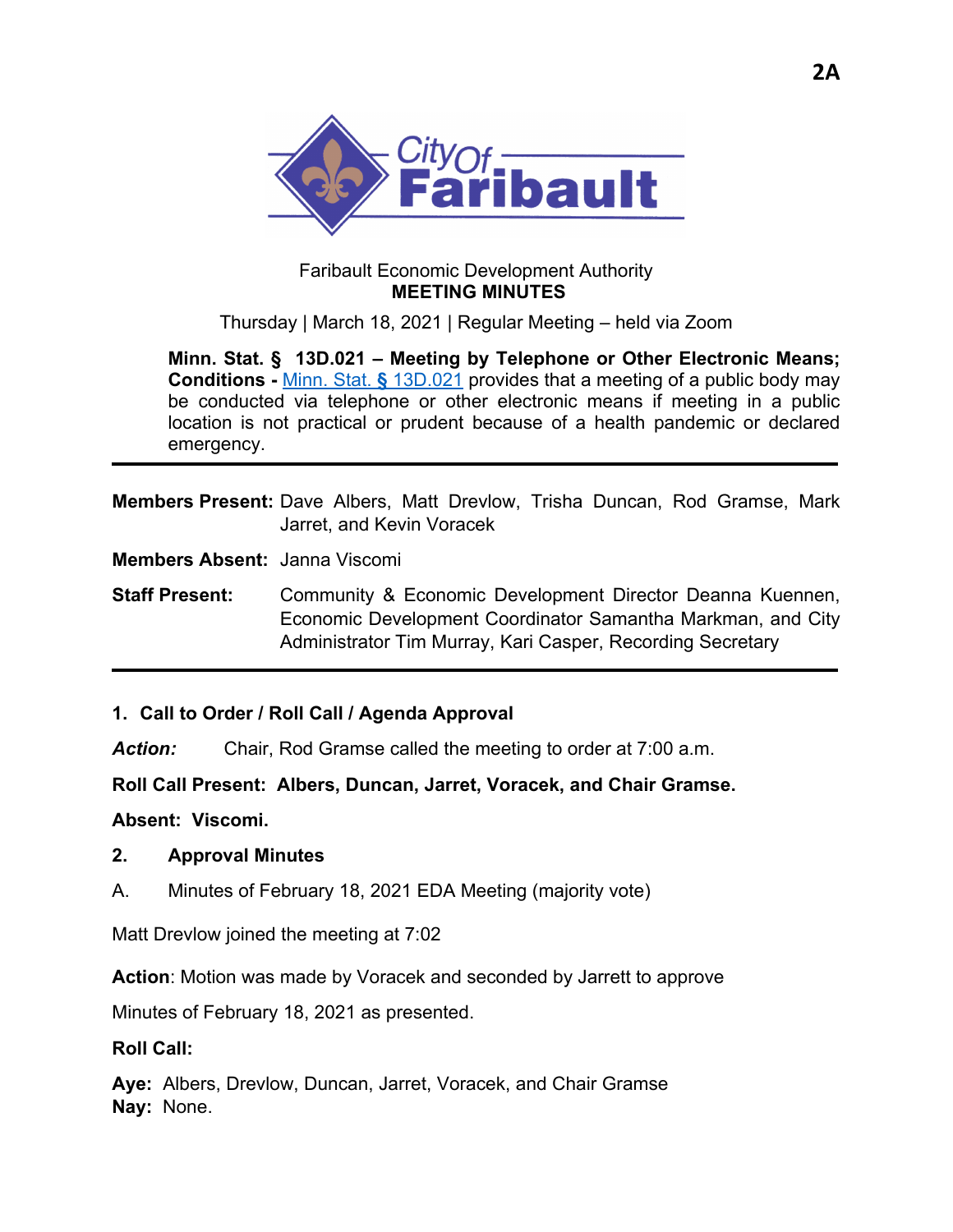Motion carried on a 6/0 vote.

- **3. Routine Business:** *Agenda items below are approved by one motion unless an EDA member requests separate action.* 
	- A. Monthly Loan Status Report
	- B. Permit Activity Update Report
	- C. Budget Status Report

Kuennen stated that Staff is doing a reconciliation with the Downtown Exterior Rehab program fund balance due a small difference in the balance sheet of approximately \$7,000.

*Action:* Motion was made by Voracek and seconded by Drevlow to receive and file the monthly status reports as presented.

# **ROLL CALL:**

**Aye:** Albers, Drevlow, Duncan, Jarret, Voracek, and Chair Gramse **Nay:** None. Motion carried on a 6/0 vote.

### **4. Public Hearings**

A. None.

### **5. Items for Discussion**

# **A. Business Subsidy – Incentive Programs Discussion**

Kuennen started out the presentation stating that the Staff gets many requests from potential businesses that are seeking business assistance in a form other than "loans". Staff researched examples of programs in other communities to determine if incentive programs exist that provide forgivable loans. Based on this research Staff identified a model that targeted specific industries, provided a forgivable loan based on a percentage of the anticipated investment, and provided additional credit based on the creation of quality jobs. Staff requested a discussion with the EDA to determine if the EDA would be supportive of an economic incentive program based on this model. Staff further explained that the program would provide guidelines for assistance, for requests that otherwise would continue to come to the EDA without dedicated framework. In addition, the EDA would review each request. Much discussion ensued, including questions regarding where funding for such a program would come from, whether the EDA has authority to develop such a program, and how the program would be used. Staff shared that at this time there is not a dedicated funding stream identified, but Staff would recommend this program replace the Commercial Development Loan Program that has a currently balance of more than \$300,000.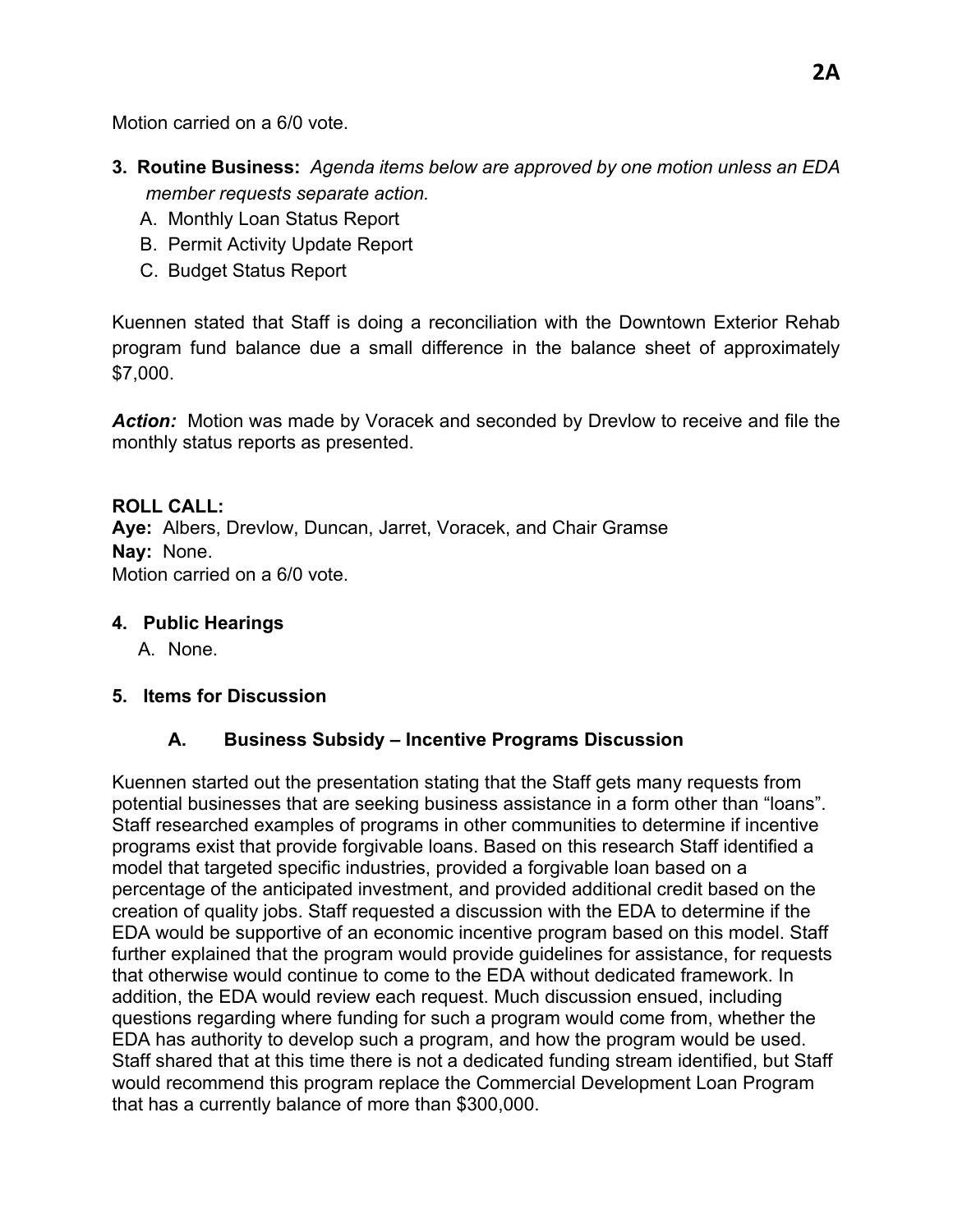The EDA had mixed reactions, but recognized that these requests will continue to come to the EDA with or without a program, and having a program will provide Staff and businesses a better understanding of potential forgivable funds that may be available to support business growth and development. A subcommittee of Gramse and Drevlow will work with Staff to fine-tune the evaluation criteria and a draft program will be brought forward to a future EDA meeting for continued discussion.

## **B. Downtown Commercial Rehab Request – 325 Central Avenue**

Markman presented an application from Faribault Area Senior Citizens, for a roof repair/replacement at 325 Central Avenue. The low bid came in at \$37,092.00. Based on the existing program guidelines the award amount would \$7,418.40 which is 20% of the total cost of the low bid. The board had no further discussion on this matter and it was brought for a motion to approve.

Action: Motion was made by Drevlow and seconded by Voracek to adopt Resolution 2021-01 approving the loan requests for eligible permanent exterior improvements for the commercial addresses of 325 Central Avenue.

**ROLL CALL: Aye:** Albers, Drevlow, Duncan, Jarrett, Voracek and Chair Gramse **Nay:** None. Motion carried on a 6/0 vote

### **C. Downtown Place making Program - Update**

At the February EDA meeting the EDA considered a place making program and offered comments and guidelines. Based on the direction of the EDA, Staff had additional conversations with the Main Street/Faribault Chamber Staff, who determined that they were not interested in the program based on the EDA's direction. Staff reached out to the Paradise Center for the Arts to find out if they would be interested in administering such a program. They expressed their interest. Staff will work out the proposed program guidelines and bring back to the EDA for consideration.

### **6. Updates/Project Reports**

.

Kuennen started by stating that the city was fortunate to have three years with Samantha Markman who has an amazing opportunity before her and she will be leaving the City of Faribault at the end of the month. This is her last meeting. She will be taking on and Economic Development Director position. Things have been busy and Markman will assist in wrapping up programs and Kuennen will take the lead on those projects until a replacement is hired.